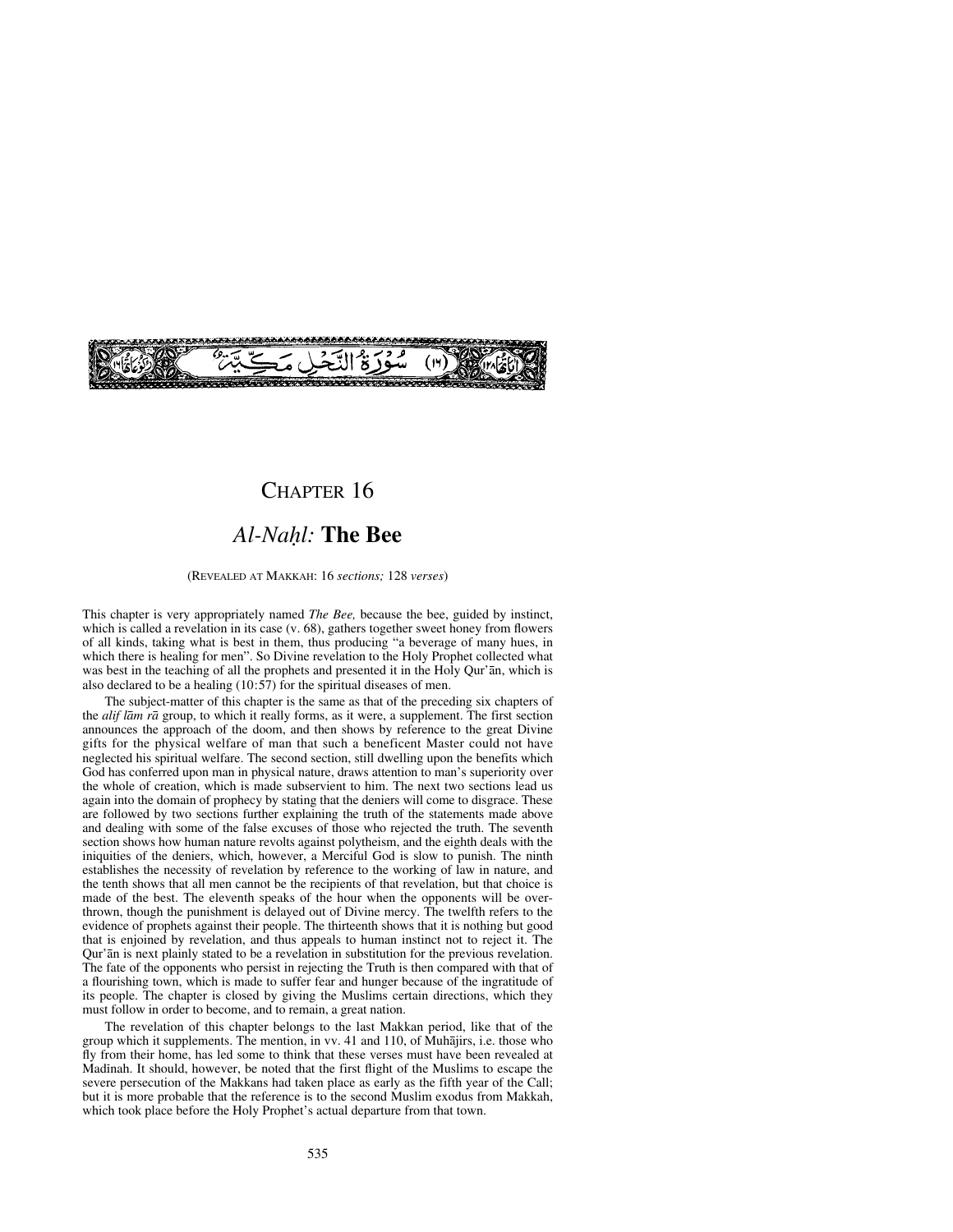## SECTION 1: **Revelation testified to by Nature**

In the name of Allåh, the Beneficent, the Merciful.

**1** Allåh's commandment will come to pass, so seek not to hasten it.*<sup>a</sup>* Glory be to Him, and highly exalted be He above what they associate (with Him)!

**2** He sends down angels with revelation*<sup>a</sup>* by His command on whom He pleases of His servants, saying: Give the warning that there is no God but Me, so keep your duty to Me.

**3** He created the heavens and the earth with truth. Highly exalted be He above what they associate (with Him)!

**4** He created man from a small lifegerm,<sup>*a*</sup> and lo! he is an open contender.

**5** And the cattle, He has created them for you. You have in them warm clothing and (other) advantages, and of them you eat.

**6** And therein is beauty for you, when you drive them back (home) and when you send them out (to pasture).

**7** And they carry your heavy loads to regions which you could not reach but

بِسُبِهِ اللهِ الدَّحْسُنِ الدَّحِبِ بِمُورِ ( آتى آمُرُ اللهِ فَلَا تَسْتَعْجِلُوْهُ سُبْعَنَهُ وَتَعْلَىٰ عَمَّاَ بُشْرِكُوْنَ ۞

كَنَزِّلُ الْمَلَّيِّكَةَ بِالرُّوْجِ مِنْ أَمْرِهِ عَلَىٰ مَنْ يَتَتَنَاءُ مِنْ عِبَادِ ﴾ أَنْ أَنْذِرُدًا آيَّةُ لَآَ إِلَهَ إِكْرَانَا فَاتَّقَوُّنِ ۞

خَلَقَ السَّهْلُوتِ وَ الْأَمْرَضَ بِٱلْحَقِّ\* تَعْلَىٰ عَيَّمَاٰ يُشْبِرْكُوْنَ ۞ خَلَقَ الْإِنْسَانَ مِنْ نُطْفَةٍ فَإِذَا هُوَ خَصِيْهُ شَّبِيْنَ ۞ وَ الْأَنْعَامَ خَلَقَهَا ۚ لَكُمْ فَنُهَيَأُ دِنْ ۚ وَّ مَنَافِعُ دَ مِنْهَا تَأْكُلُونَ ۞ وَلَكُمْ فِيهَاجَنَالٌ حِيْنَ تُرِيْحُوْنَ وَجِبْنَ تَسْرَحُوْنَ ۞ وتخول أتقالكم الى بكي أمرتكونوا بْلِغِيْلِ الْأَبِشِقِّ الْأَنْفُسُ إِنَّ يَرَتَّكُمْ

2*a. R∂ƒ* here signifies *Divine revelation,* so called because it quickens to spiritual life. It also signifies the Qur'ån (LL).

4*a. Nut fah* signifies originally only *pure water* — *al-mā' al-ṣāf i* — the word being applied to a very small quantity as well as to a very large volume of it, so that any good drink is called a *nut fah*, so also is a sea (T). The *nut fah* from which man is stated to be created is the small life-germ, or the spermatozoon, in the seminal fluid.

<sup>1</sup>*a.* The first words of this chapter are a fitting sequel to the previous chapters, which repeatedly give warning of punishment to the opponents of the Truth. The *amr Allåh* (lit., *Allåh's commandment*) signifies the threatened punishment. The disbelievers are asked not to hasten the punishment, for Allåh, Who conferred so many physical benefits on them, is willing to bestow His spiritual gifts, as mercy has the foremost place in Divine nature. This is stated in the verses that follow. What that punishment was going to be is expressly stated at the end of this chapter (v. 112); see 112*a*.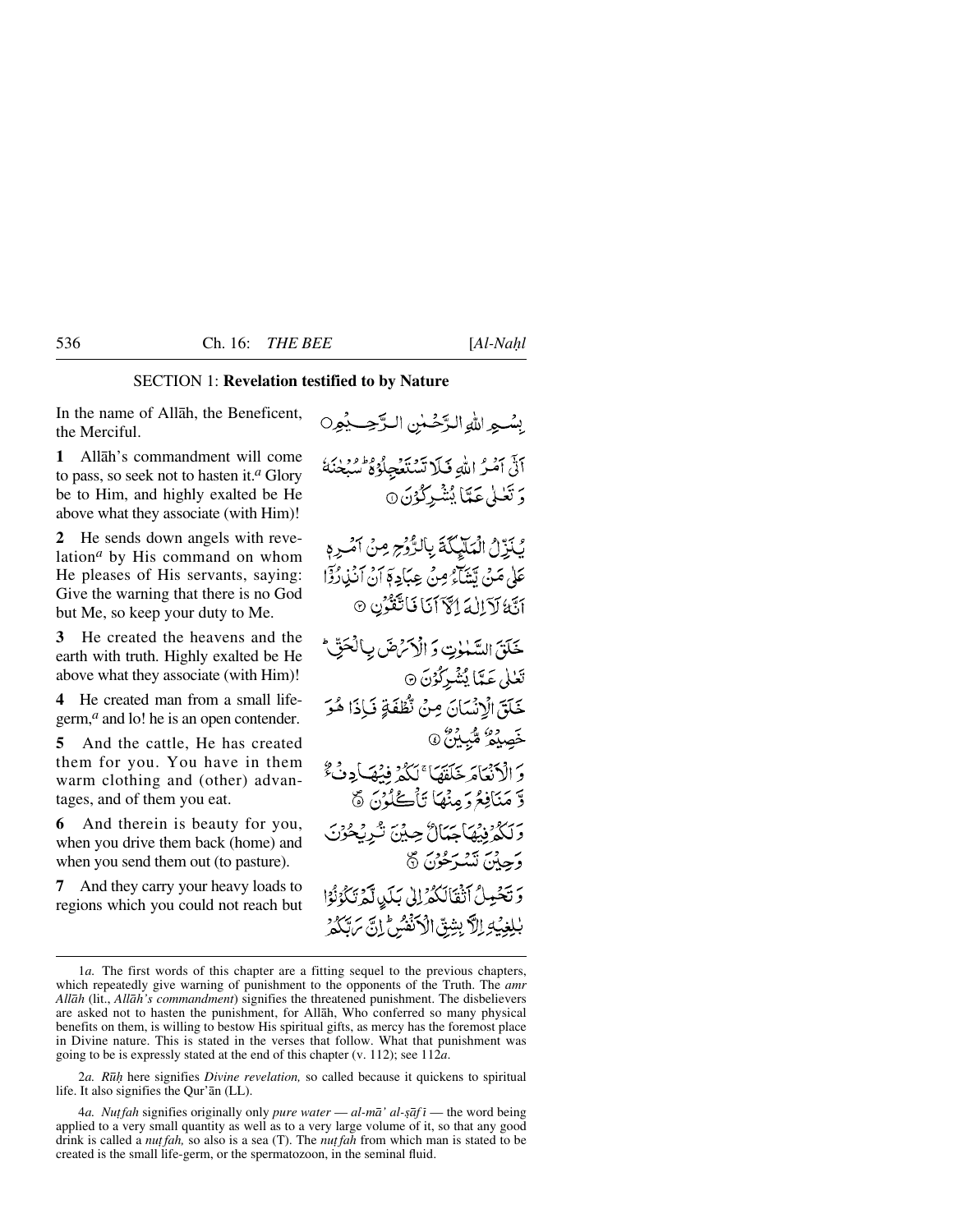with distress to yourselves. Surely your Lord is Compassionate, Merciful.

**8** And (He made) horses and mules and asses that you might ride upon them and as an ornament. And He creates what you know not.

**9** And upon Allåh it rests to show the right way, and there are some deviating (ways). And if He please, He would guide you all aright.*<sup>a</sup>*

وَ الْخَيْلَ وَ الْبِغَالَ وَ الْحَمِيْرَ لِتَرْكَبُوْهَا وْ زِينَةً تَوَيَخْلُقُ مَالَا تَعْلَمُوْنَ ۞ وَعَلَى اللَّهِ قَصْدُ السَّيِبِيْلِ وَمِنْهَا جَايِرٌ دَ تَوْ شَاءَ لَهَدْ لَكُفَرْ أَجْهَٰدِينَ ﴾

#### SECTION 2: **Nature upholds Unity**

**10** He it is Who sends down water from the clouds for you; it gives drink, and by it (grow) the trees on which you feed.

**11** He causes to grow for you thereby herbage, and the olives, and the date-palms, and the grapes, and all the fruits. Surely there is a sign in this for a people who reflect.

**12** And He has made subservient for you the night and the day and the sun and the moon. And the stars are made subservient by His command. Surely there are signs in this for a people who understand.

**13** And what He has created for you in the earth is of varied hues. Surely there is a sign in this for a people who are mindful.

**14** And He it is Who has made the sea subservient that you may eat fresh flesh from it and bring forth from it ornaments which you wear.

هُوَ الَّذِيِّ أَنْزَلَ مِنَ السَّمَاءِ مَآءٌ لَّكُمْ قِينَةُ شَرَاتٌ وَمِنْهُ شَجَرٌ فِنْ شَبِينَ مِنْ مِنْ مِنْ مِنْ الْمَدِينَ

يُثْبِتُ لَكُمْ بِهِ الزَّبْرِعَ وَ الزَّيْتُوْنَ وَالنَّجْبُلَ وَ الْأَحْنَاكَ وَمِنْ كُلِّ النَّمَٰرِيُّ انَّ فِي ذٰلِكَ لَأَيَةً لِّقَدُّمِ تَتَفَكَّرُوْنَ® برسطير لكثر الآيي والتفائر والنقيميين وَالْفَعَيْرَ فَيَ الدُّجُوهِ مُسَعَّلَتٌ بِٱمْرِمَّ إِنَّ ِ فِي ذَاكَ لِأَيْتٍ لِقَوْمٍ يَّعْقِلُوْنَ ﴾

وَ مَا ذَيَرَآ لَكُمُّ فِي الْأَكْرَضِ مُخْتَلِفًا الْوَانُةُ <u>انَّ فِي ذٰلِكَ لَأَيَةً لِّقَوْمِ يَنَّاحَ وَيْ</u>

دَهُوَالَّذِي سَغَّرَ الْبَحْرَ لِتَأْكُلُوْا مِنْهُ بِّنْهَاطَرِيَّا وَتَسْتَخْرِجُوْا مِنْهُ حِلْيَةً

كە دومۇمى تەجەمدە ن

<sup>9</sup>*a.* And so at last it was that at first Makkah and then the whole of Arabia accepted Islåm.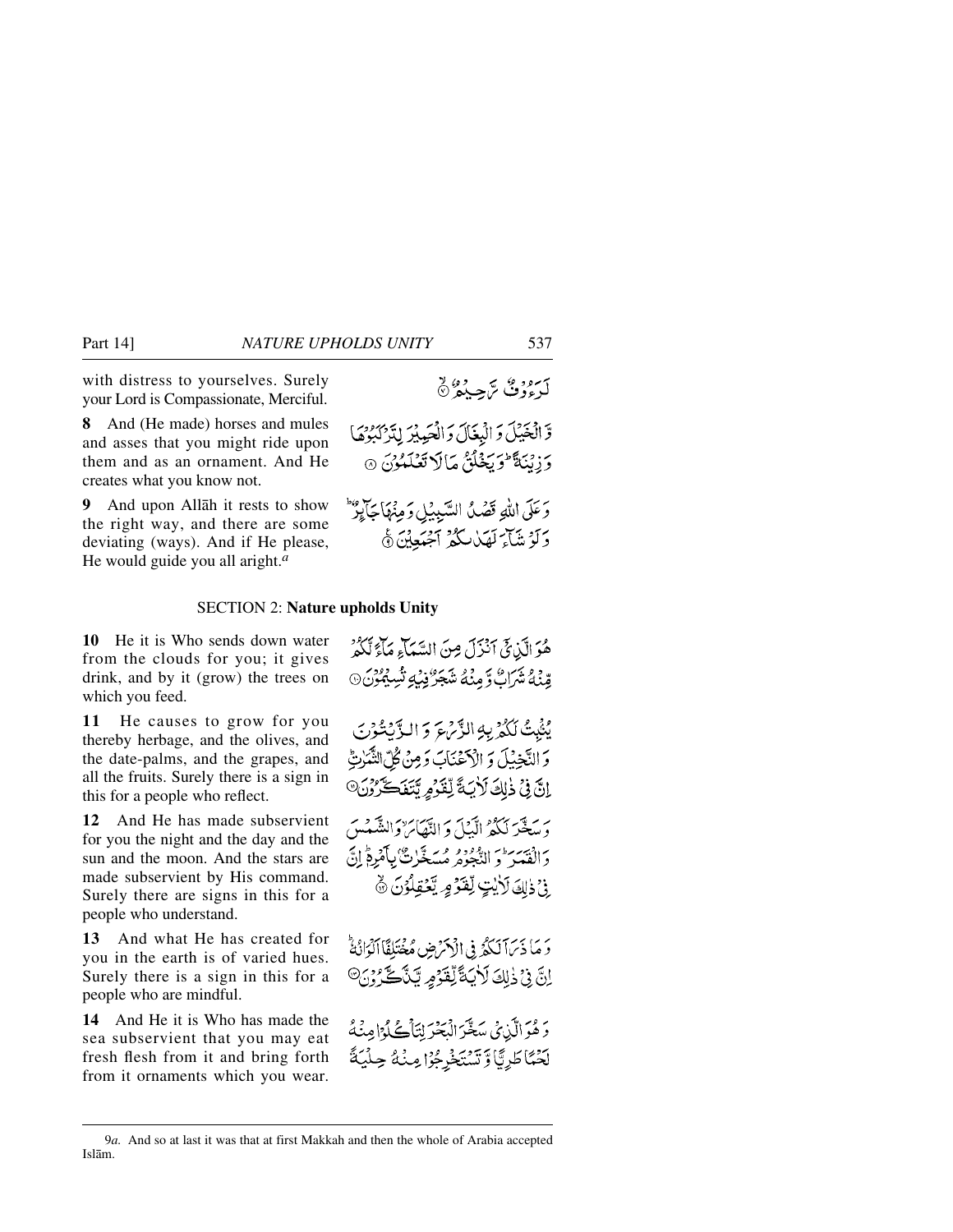And thou seest the ships cleaving through it, so that you seek of His bounty and that you may give thanks.

**15** And He has cast firm mountains in the earth lest it quake with you, and rivers and roads that you may go aright,*<sup>a</sup>*

**16** And landmarks. And by the stars they find the right way.

**17** Is He then Who creates like him who creates not? Do you not then mind?

**18** And if you would count Allåh's favours, you would not be able to number them. Surely Allåh is Forgiving, Merciful.

**19** And Allåh knows what you conceal and what you do openly.

**20** And those whom they call on besides Allåh created naught, while they are themselves created.

**21** Dead (are they), not living. And they know not when they will be raised.*<sup>a</sup>*

تَذَبَّبُهُ ذِيمَا ۚ دَ تَدَى الْفُلُكَ مَوَاخِرَ فِيهِ وَلِتَدْبَعُوْا مِنْ فَضْلِهِ وَ لَعَلَّكُمْ تَشْكُرُونَ® وَ ٱلۡفِیۡ فِی الۡکِمۡضِ سَوَالِّہِیَ آ نَ تَعِیبُکَ بِكُثْرَ دَنْ الْقَسْرَادَ تَعَلَّكُمْ تَفْتَلُدُونَ ﴾ رَ عَلَيْتٍ وَ بِالنَّجْمِهِ هُمْ يَهْتَدُوْنَ @ آقَمَنْ يَخْلُقُ كَمَنْ لَآيَخْلُقُّ آفَلَا تَنَڪَرُو*ُنَ* وَإِنْ تَعُبُّوْا نِعْبَةَ اللَّهِ لَا تُخْصُوْهَا \* إنَّ اللَّهَ لَعَبُّودِهُ بِمَ حِيدِهِ ۞ دَ اللَّهُ بَعَلَهُ مَا تَبِيدٌونَ دَمَا تَعْلِنُونَ ۞ وَالَّذِينَ يَدۡعُوۡنَ مِنۡ دُوۡتِ اللَّهِ لَا يَخْلُقُونَ شَيْئًا وَهُمْ يُخْلَقُونَ ﴾

سور في سرده سور سي حي سنة وود به لا<br>اصوات غيلر احياء و ما يشعرون لا أمَّانَ بِمُعَنْدُنَ۞

21*a.* These two verses show conclusively that neither Jesus Christ nor any other person who is taken for a god ever created anything; and secondly, that Jesus Christ was not alive at the time of the revelation of the Holy Qur'ån: *Dead are they, not living*. The further statement that they do not even know when they will be raised, shows that the verse speaks of men taken for gods, and at any rate includes them.

<sup>15</sup>*a.* The words of the Qur'ån seem to point to the great upheavals and the violent agitations which led to the formation of the mountains, before man's existence on earth, and, that having been effected, the convulsions are now comparatively insignificant. The present condition of the earth, with man upon it, is therefore one of stability, making life possible. But *an tamßda bi-kum* may also mean that *they may be a source of benefit to you* as *måda* means *he conferred a benefit*. In accordance with this we have elsewhere: "And the mountains, He made them firm, a provision for you and for your cattle" (79:32, 33).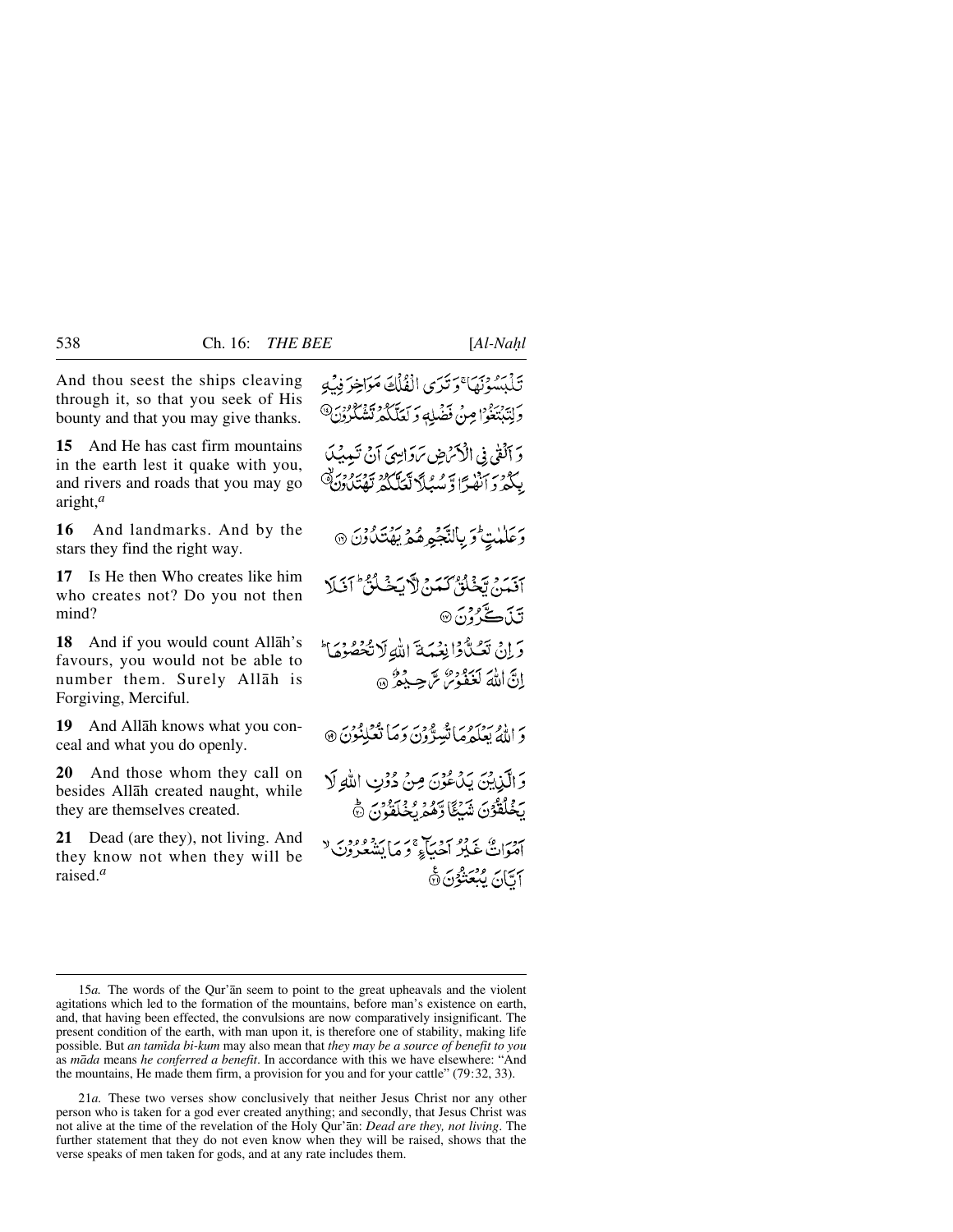### SECTION 3: **Denial due to Ignorance**

**22** Your God is one God: so those who believe not in the Hereafter, their hearts refuse to know and they are proud.

**23** Undoubtedly Allåh knows what they hide and what they manifest. Surely He loves not the proud.

**24** And when it is said to them, What is it that your Lord has revealed? they say, Stories of the ancients!

**25** That they may bear their burdens in full on the day of Resurrection, and also of the burdens of those whom they lead astray without knowledge. Ah! evil is what they bear.

الْهُكُمْ الْهُ وَّاحِيٌّ كَالَّذِبَنَ لَا يُؤْمِنُونَ بِالْأَخِرَةِ تُأْرُبُهُمْ ثُنْكَرَةٌ وَهُمْ ۄ۠ۺؾؘڴ<u>ڹ</u>ۯۯڹؘ۞ لْاجْدَهَ أَنَّ اللَّهَ يَعْلَمُهِ مَا يُسِرُّونَ وَمَا يُعْلِنُونَ إِنَّ لَا يُجِبُّ الْمُسْتَكَلِّدِيْنَ @ وَإِذَا قِبْلَ لَهُمْ قَبَادَآ أَنْزَلَ يَهُ فِي ۚ رَّ قَالُوْۤاأَسَاطِيۡرُ الۡاَوَّلِيۡنَ ﴾ لِيَحْمِلُوْٓا اَوۡزَارَهُمۡ كَامِلَةً يَّوۡمَ الۡقِيۡمَاةِ ۙ وَصِنْ آوْزَارِ الَّٰٓنِيْنَ يُضِلُّوُنَهُمْ بِغَـٰيْرِ عِلْمِ ۚ أَلَا سَآءَ مَا يَزِيْرُونَ ﴾

#### SECTION 4: **The Wicked will come to Disgrace**

**26** Those before them plotted, so Allåh demolished their building from the foundations, so the roof fell down on them from above them, and the chastisement came to them from whence they perceived not.*<sup>a</sup>*

**27** Then on the Resurrection day He will bring them to disgrace and say: Where are My partners, for whose sake you became hostile? Those who are given the knowledge will say: Surely disgrace this day and evil are upon the disbelievers,*<sup>a</sup>*

قَنْ مَكَّرَ الَّذِيْنَ مِنْ قَبْلِهِمْ فَأَتَى اللَّهُ بُنْيَانَهُمْ مِّنَ الْقَرَاعِينِ فَخَرَّعَلَيْهِمُ السَّفْفُ مِنْ فَوُقِهِهُ وَأَنْبُهُمُ الْعَذَابُ صِنْ حَيْثُ لَا يَشْعُرُوْنَ ۞ تْكُمْ يَوْمَرِ الْقِيْمَةِ يُخْزِيْهِجْ دَيَقْوَلْ ابِن شَرِ كَأْءِيَ الَّذِينَ كَنْنَهُ ثَنْتُهُ تَتَنَافُونَ فِيْهِمْ ۚ فَالَ الَّذِيْنَ أَوْثَوَا الْعِبْلُمَرِ إِنَّ الْخِزْيَ الْيَؤْمَرَ وَ السَّوْءَ عَلَى الْكَٰفِرِيْنَ ﴾

27*a,* see next page.

<sup>26</sup>*a.* The meaning is that the opponents will be given time to complete their plans, and then these plans and all that they spent on them will be brought to naught, and prove a cause of their own ruin. Compare 8:36 "Surely those who disbelieve spend their wealth to hinder people from the way of Allåh. So they will go on spending it, then it will be to them a regret, then they will be overcome".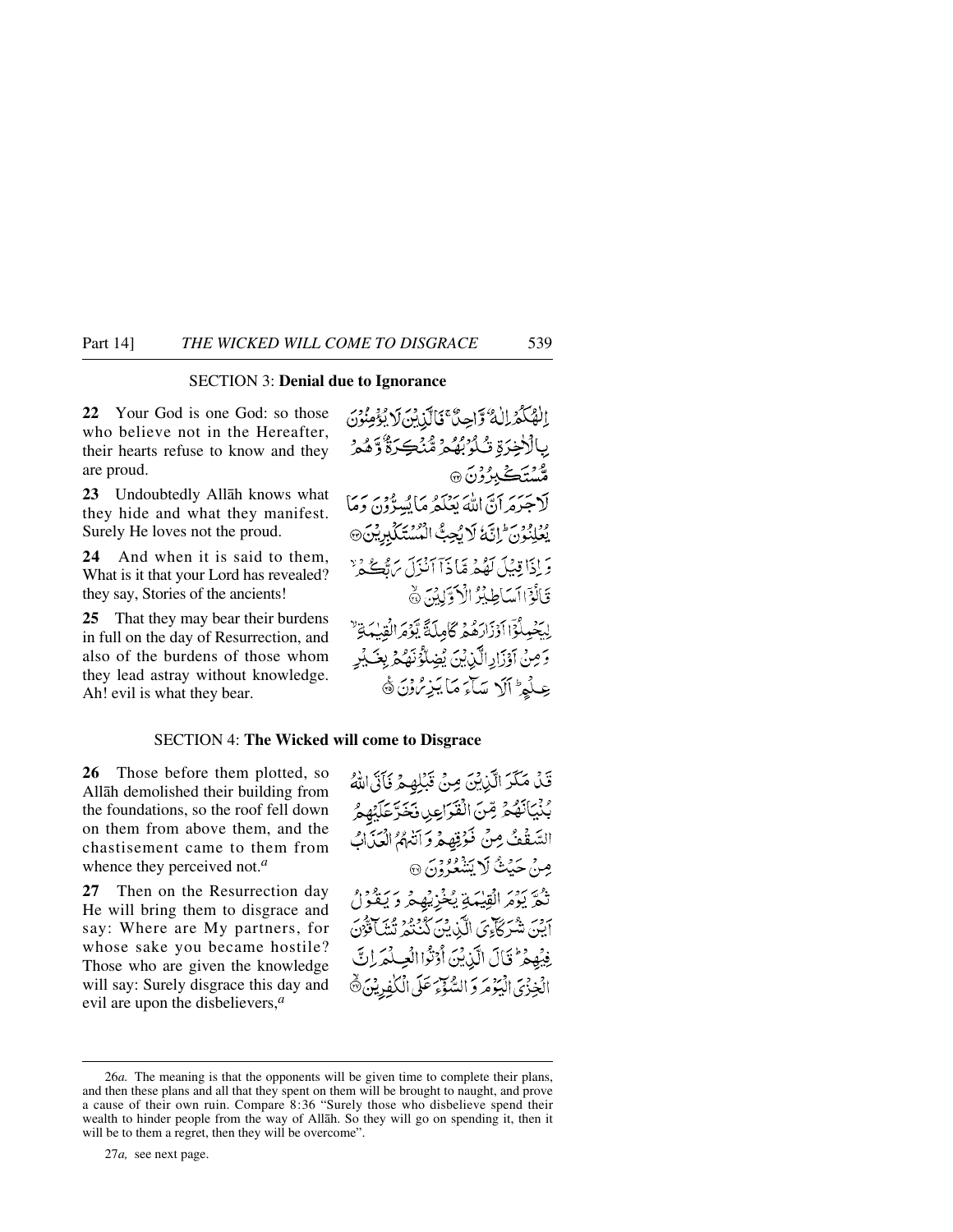**28** Whom the angels cause to die, while they are unjust to themselves. Then would they offer submission: We did not do any evil. Nay! Surely Allåh knows what you did.

**29** So enter the gates of hell, to abide therein. Evil indeed is the dwelling- place of the proud.

**30** And it is said to those who guard against evil: What has your Lord revealed? They say, Good. For those who do good in this world is good. And certainly the abode of the Hereafter is better. And excellent indeed is the abode of those who keep their duty —

**31** Gardens of perpetuity which they enter, wherein flow rivers: they have therein what they please. Thus does Allåh reward those who keep their duty,

**32** Whom the angels cause to die in purity, saying: Peace be to you! enter the Garden for what you did.

**33** Await they aught but that the angels should come to them or that thy Lord's command should come to pass.*<sup>a</sup>* Thus did those before them. And Allåh wronged them not, but they wronged themselves.

الَّيْنِيْنَ تَتَوَقَّهُمُ الْمَلْيِكَةُ ظَالِمِ؟ أَنْفُسِهِمْرٌ فَأَلْفَوْاالِسَكَةِ مَا َكُنَّا نَعْمَلُ مِنْ سُدِّءٍ شَبَلَ إِنَّ اللَّهَ عَلَيْهِ ۖ بِيمَا ڪُنٽهُ تَعَبَدُنَ® فَأَدْخُلُوْٓا أَبۡوَابَ جَهَنَّهَ خَلِيلٌ بِنَ فِيهَمَّا ۖ فَلَبِئْسَ مَتْنُوَى الْمُنَڪَبِّرِيْنَ۞ وَقِيْلَ لِلَّذِينَ اتَّقَوْاهَاذَآاَنْزَلَ رَبُّكُمْ قَالَةُ اِخْبُرًا إِلِّكَّانِينَ آَخْسَنُوْا فِي هَيْ لِهِ الدُّنْيَا حَسَنَةٌ كُولِيْ\رُ الْأَخِرَةِ خَيْرٌ دَلَنِعُكَرِ دَاسُ الْمُتَّقِينَ ۞

جَنّْتُ عَدَّنٍ يَّدُ خُلُوُنَهَا تَجْرِي مِنْ يحضرها الكتفلو كفحر فيهاما يتناءدن كَلّْبِلِكَ يَجْزِي اللَّهُ الْمُتَّقِيْنَ ۞ اآندنيَ تَتَوَفَّهُمُ الْمَلْيِكَةُ طَيِّبِيْنٌ يَقُوْلُوْنَ سَيٰلِهُ عَلَيْكُمْ ٰادْخُلُوا الْجَنَّةَ ىيە ال<sup>روو</sup>د ئ**ۇي**ماگ<sub>ۇن</sub> ھ هَلْ يَنْظُرُونَ الْأَرَانُ تَأْنِيَهُمُ الْمَلَيْكَةُ أَوْ يَأْتِيَ آَمُوْ رَبِّكَ كَذَٰلِكَ فَعَلَى الَّذِيْنَ مِنْ فَبَلِهِمْ ۖ وَ مَا ظَلَمَهُمُّ اللَّهُ وَلَٰكِنَّ ڪَأَنُوٓا أَنْفُسَهُمۡ نَظۡلِمُوۡنَ ۞

<sup>27</sup>*a.* Mark that the punishment of the disbelievers on the Resurrection day is described twice in this verse as *disgrace*. This shows that *disgrace* is a sort of hell-fire, which they had in this very life, too.

<sup>33</sup>*a.* What is meant by the coming of the angels or the coming of the Lord is made clear by the next verse; it is the punishment for their evil deeds and ultimately their complete overthrow that is meant. The coming of the angels stands for the smaller afflictions, such as overtook them in the form of famine and war, while the coming to pass of the command of the Lord indicates the complete overthrow of their power. Compare 2:210, 210*a*.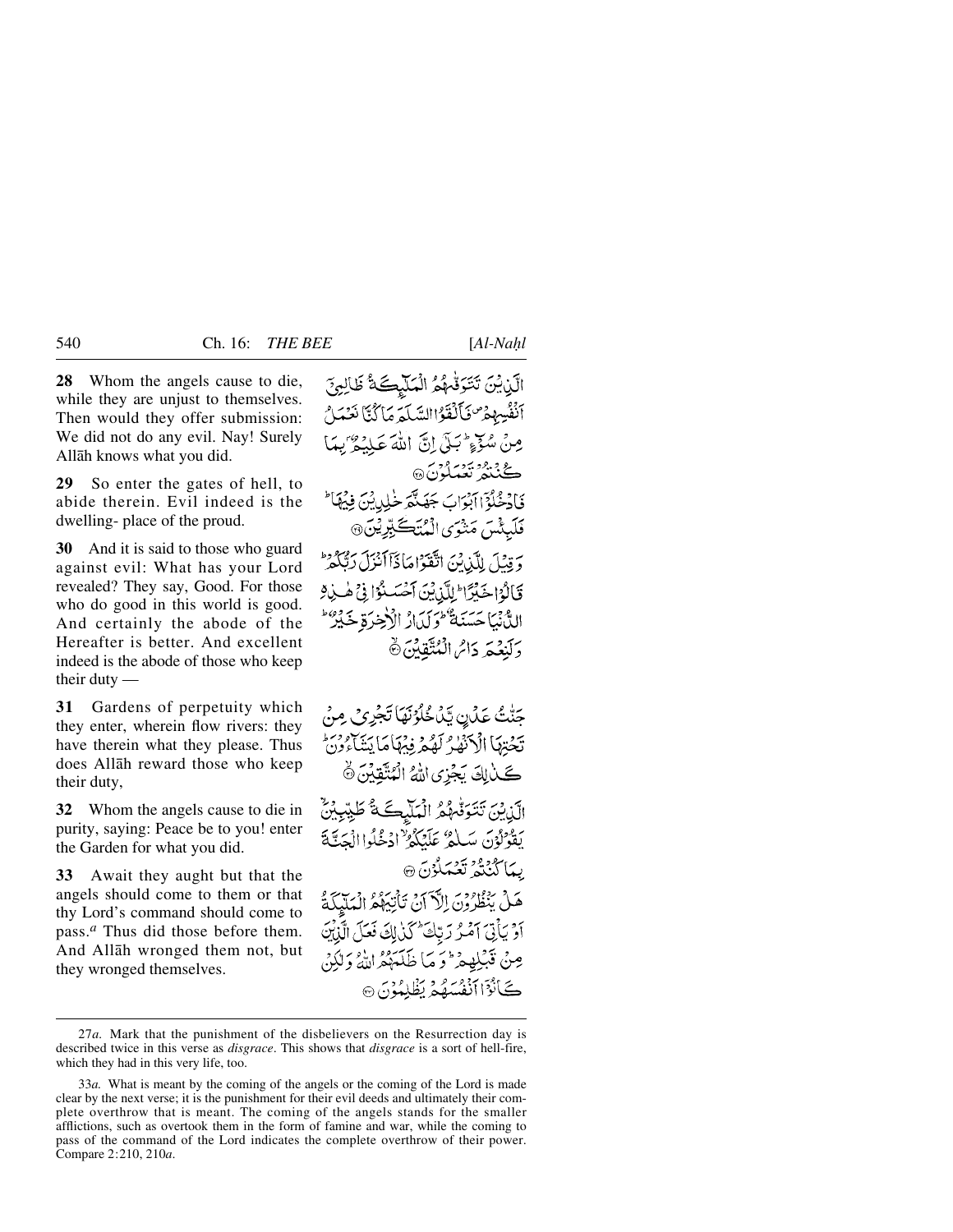**34** So the evil of what they did afflicted them, and that which they mocked encompassed them.*<sup>a</sup>*

فَأَصَابَهُمْ سَيِّأَتُ مَا عَمِلُوْادَحَاقَ بِهِمْ مَّاكَانُوْا بِهِ يَسْتَهْزِءُوْنَ ﴾

#### SECTION 5: **Prophets are raised to explain**

**35** And the idolaters say: If Allåh pleased we would not have served aught but Him, (neither) we nor our fathers, nor would we have prohibited aught without (order from) Him.*<sup>a</sup>* Thus did those before them. But have the messengers any duty except a plain delivery (of the message)?

**36** And certainly We raised in every nation a messenger, saying: Serve Allåh and shun the devil. Then of them was he whom Allåh guided, and of them was he whose remaining in error was justly due.*<sup>a</sup>* So travel in the land, then see what was the end of the rejectors.

**37** If thou desirest their guidance, yet Allåh will not guide him who leads astray,*<sup>a</sup>* nor have they any helpers.

5 قَالَ الَّذِينَ أَشْرَكُوْا لَوْ شَكَارَ اللَّهُ مَا عَبَدُنَا مِنْ دُوْنِهٖ مِنْ شَيْءٍ نَّحْنُ وَلَاَ اٰبَآؤُنَاوَلَا حَرَّمُنَا مِنْ دُوْنِ صِنْ شَيْءٍ كَنْ لِكَ فَعَلَ الَّذِيْنَ مِنْ قَبْلِهِمْ ۚفَهَلْ عَلَى الرُّسُلِ اِلَّا الْبَلْغُ الْمُبِيْنُ ۞ وَ لَقَدْ، بَعَثْنَا فِي كُلّ أُمَّةٍ رَّسُوۡلَا آيِن اغْبُدُوا اللَّهَ وَاجْتَنِبُوا الطَّاغُوُتَّ فَيِنْهُمْ قتن هَدَى اللَّهُ وَ مِنْهُمْ قَتنَ حَقَّتْ عَلَيْهِ الصَّلَلَةُ عَيْسِيْرُوْا فِي الْأَرْضِ فَانْظُرُوْا كَيْفَ كَانَ عَاقِبَةُ الْيُكَيِّبِيْنَ۞ إِنْ تَخْرِضْ عَلَىٰ هُدْيِهُ مِ فَانَّ اللَّهَ لَا يَضْيِبِيِّي مَنْ يَثْضِلُّ وَ مَالَهُمْ قِينٌ بِصْرِيْنِ

34*a.* The past tense is used to express the highest degree of certainty relating to the future.

36*a. Ïaqqa 'alai-hi* means *a thing was suitable to the requirements of justice,* etc., *to take effect upon him* (LL). There were some people who did not care for the Prophet's warning and adhered to error. Justice therefore required that they should be left in error. The message was sent by God; the choice was man's own to accept or reject it. The words do not mean that Allåh had foredoomed some people, for then the sending to them of messengers would have been absurd.

37*a.* I think there has been a great misunderstanding in the interpretation of the words *man yudillu*, which clearly mean who *leads* (others) *astray*. The meaning is,

<sup>35</sup>*a.* They would not give a serious thought to the Prophet's message that evil works bring an evil consequence, but met it with the rejoinder that, if Allåh did not like evil, He could have diverted them from evil ways. They are told in reply that Allåh's pleasure is not exercised by compelling people to adopt one way or the other, but by sending His messengers in every age and to every nation to point out the right way to the people, and by clear messages through the mouths of His ministers to warn people to avoid evil.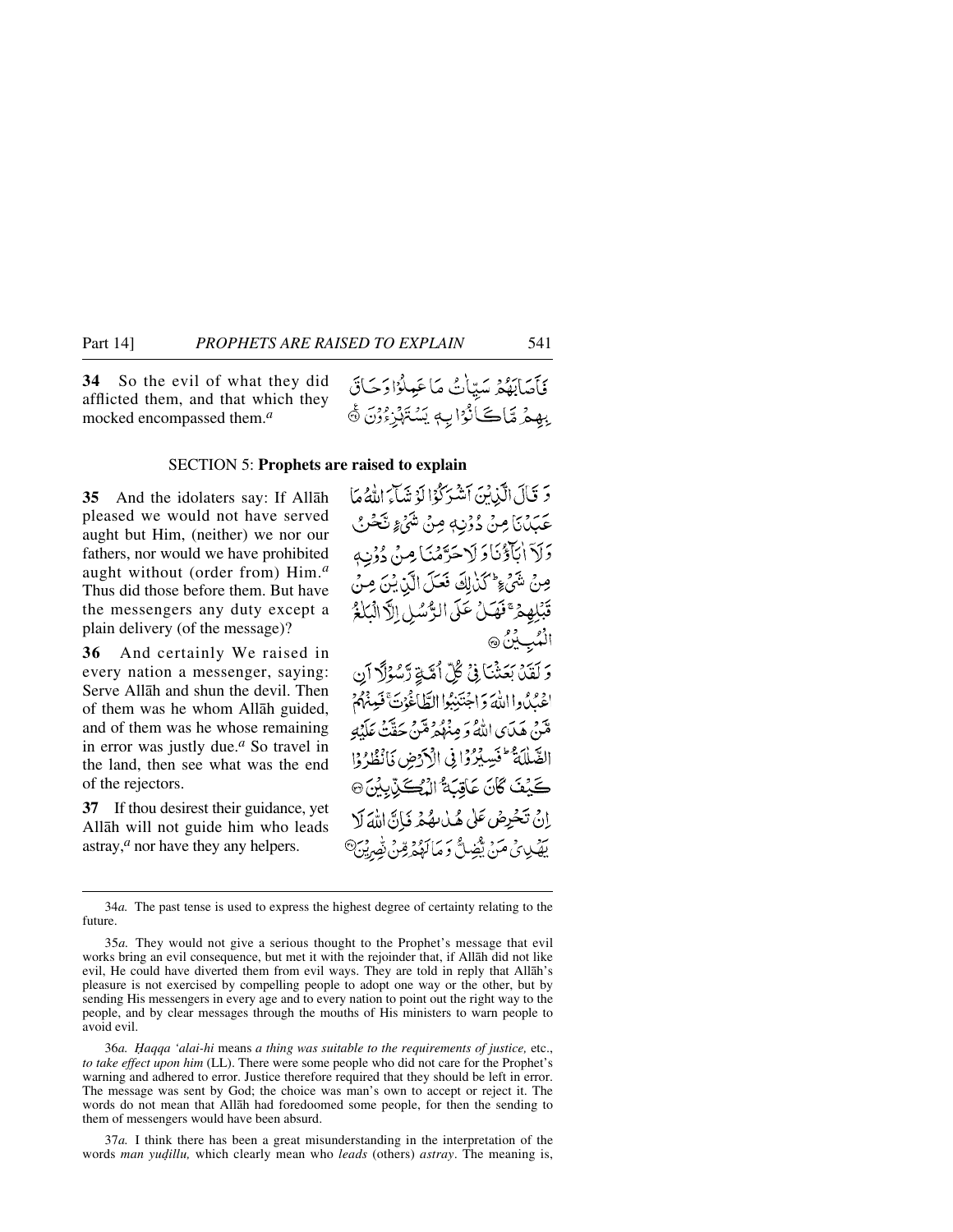**38** And they swear by Allåh their most energetic oaths: Allåh will not raise up him who dies. Yea! it is a promise binding on Him, quite true, but most people know not:

**39** So that He might make manifest to them that about which they differ, and that those who disbelieve might know that they were liars.

**40** Our word for a thing, when We intend it, is only that We say to it, Be; and it is.

وَأَنْسَهُوْا بِاللَّهِ جَهْدَ أَيْمَانِهِ هِ لِهِ أَ يَبْعَتْ اللَّهُ مَنْ تَبْدُوْتُ ٰ يَلِي وَعْبِيًّا عَلَنْهِ حَقًّا وَّ لِٰڪِنَّ آَكُنَّزَ النَّاسِ لَا تَعْلَمْهُ: ۞ لِلِيُكِيِّنَ لَهُمُّ الَّذِيْ يَخْتَلِفُوْنَ فِبُّهِ 5 لِيَعْلَمَ الَّذِينَ كَفَرُوْا آَنَّهُمْ كَانُوْا لَذِينَ @ إِنَّهَا قَوْلُنَا لِتَنْبَىءٍ إِذَا أَيْرَدْنَهُ أَنْ تَقُولُ لَهُ كُنْ فَيَكُوُنُ ﴾

#### SECTION 6: **Doom of Opponents is coming**

**41** And those who flee for Allåh's sake after they are oppressed, We shall certainly give them a good abode in the world; and the reward of the Hereafter is much greater. Did they but know!*<sup>a</sup>*

**42** Those who are steadfast and on their Lord they rely.

**43** And We sent not before thee any but men to whom We sent revelation — so ask the followers of the Reminder if you know not*<sup>a</sup> —*

وَ الَّذِيْنَ هَاجَرُوْا فِي اللَّهِ مِنْ بَعْدِ مَاظُلِمُوْا لَنُبَوِّئَنَّهُ وَفِى الدَّنْيَاحَسَنَةَ وَلَاَجْرُ الْأَخِرَةِ ٱكْبَرْ كَوْكَانُوْا يَعْلَمُوْنَ ۞ الَّذِينَ صَبَرُوْا دَعَلٰى رَبِّهِمْ يَتَوَكَّرُنَ ۞ رَمَا آرَسَلْنَا مِنْ قَبْلِكَ إِلَّا بِجَالًا تَوْجَىَ إِلَيْهِمْ فَسُشَلُوْٓا آهُلَ الزَّكْرِرْنُ كَنْتُمْ لَا تَعْلَمْوْنَ ﴾

therefore, that those who do not only walk in error themselves, but have grown so hostile to the cause of Truth that they mislead others, cannot find the right way, however much the Prophet may be anxious for them.

41*a.* Here is a clear prophecy regarding those Muslims who had to flee their homes on account of the persecutions of the Quraish. What is promised them is not only a reward of the Hereafter but *a goodly abode in this world, too*. Whether the reference here is only to the earlier flights to Abyssinia, or to the later flight to Madinah, which had begun before the Holy Prophet's departure, one thing is certain: those who fled their homes in utter helplessness, and were in danger even of their very lives, were given the clearest promise of a great future in this life, and this promise proved true notwithstanding the hard struggle of a powerful nation, united at least in the determination to exterminate Islåm. It is related of the Caliph 'Umar that he used to say, when he gave a gift to one of the emigrants: "Take this — may Allåh bless you! This is what He promised you in this life, and what is for you in the Hereafter is greater" (Kf ), evidently referring to this verse.

43*a.* By the followers of the *Reminder* are generally understood the Jews and the Christians, to whom it is supposed the Quraish are told to refer the question whether it is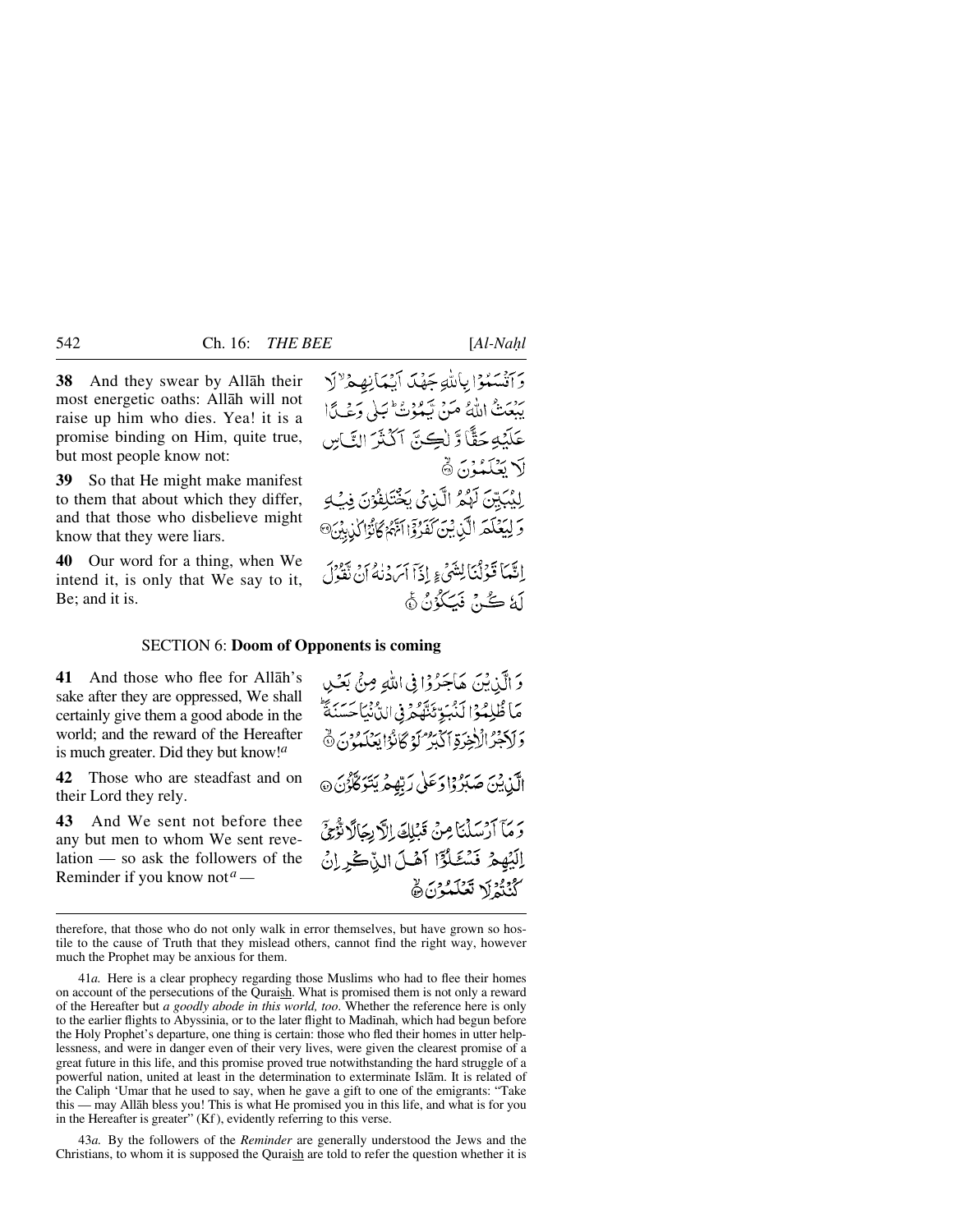**44** With clear arguments and Scriptures. And We have revealed to thee the Reminder that thou mayest make clear to men that which has been revealed to them, and that haply they may reflect.

**45** Are they, then, who plan evil (plans), secure that Allåh will not abase them in the earth,*<sup>a</sup>* or that chastisement will not overtake them from whence they perceive not?

**46** Or that He will not seize them in their going to and fro,*<sup>a</sup>* then they will not be able to escape?

**47** Or that He will not seize them with a gradual diminution?*<sup>a</sup>* Your Lord is surely Compassionate, Merciful.

**48** See they not everything that Allåh has created? Its (very) shadows return from right and left, making obeisance to Allåh, while they are in utter abasement.

بِالْبَيِّنْتِ وَ الرّْبَيْرِ وَ اَنْزَلْنَا إِلَيْكَ الدِّكْرَ لِنُّبِكِيِّنَ لِلتَّاسِ مَا نُزِّلَ إِلَيْهِمْ وَلَعَلَّهُمْ سئۇ دىكتى دىن<br>يېتف<del>ې</del> كې دىن

آفَأَصِنَ الَّذِيْنَ مَكَرُوا السَّيِّأَتِ آنُ يَّخْسِفَ اللَّهُ بِهِمُ الْأَرْضَ أَوْ يَأْتِيَهُمُ الْعَذَابُ مِنْ حَيْثُ لَا يَشْعُرُونَ ﴾ برديوس و د د نقلهٔ محدد نسا همه د ۣؠؠؙۼڿۯۣؿؙڽؘۿ أَوْ يَأْخُذُهُمْ عَلَى تَخَوَّفٍ فَإِنَّ رَبَّكُمْ لَدَءُدُنَّ سَّ حِيدُهُ ۞ آدَ كَيْرَ وَا إِلَى مَا خَلَقَ اللَّهُ مِنْ تَدَبَّج يَّتَفَيَّؤُا ظِلْلُهُ عَنِ الْيَبِيِّنِ وَالشَّبَالِي مُعَبَّدًالِّلَّٰهِ وَهُمْ دَاخِرُوْنَ ۞

45*a. Khasf,* which is ordinarily rendered as *cleaving open,* or *swallowing,* also means *idhlål* (T), i.e. *bringing to disgrace*. *Khasafa* also signifies *it became defective,* or *suffered loss,* and the infinitive noun *khasf* signifies *being vile, abject,* or *contemptible,* or *lowering, abasing,* or *humbling another* (LL).

46*a. Taqallub* (lit., *turning about*) signifies *journeying for traffic, because for this purpose one has to go and come again and again* (LL). Vv. 45–47 are prophetical. As vv. 41, 42 speak of a prosperous future for those who accepted the truth and now were suffering the severest persecutions, these three verses speak of the different forms of punishment to which the persecutors of the righteous were to be subjected. V. 45 foretells that abasement in the land is in store for them, while in v. 46 they are told that their very journeys to Syria, on which their prosperity depended on account of the trade which was thus kept up, might come to an end. This happened when the Muslims at Madinah became strong and, due to the hostile attitude of the Makkans, who attacked them again and again, became a threat to their Syrian trade, as Madinah was situated on the trade route.

47*a. Takhawwafa-h∂* means *he took little by little from it* (LL), and the meaning is that they will be diminished gradually, until disbelief was utterly annihilated. This was their end, their power went on waning till the whole of Arabia bowed before Islåm.

or it is not true that only men and not angels were sent with Divine revelation before, but the mention in the very next verse of the *Dhikr,* or the *Reminder,* being sent to the Holy Prophet shows that the words apply to the Muslims. Some commentators, however, take the words generally as meaning learned men.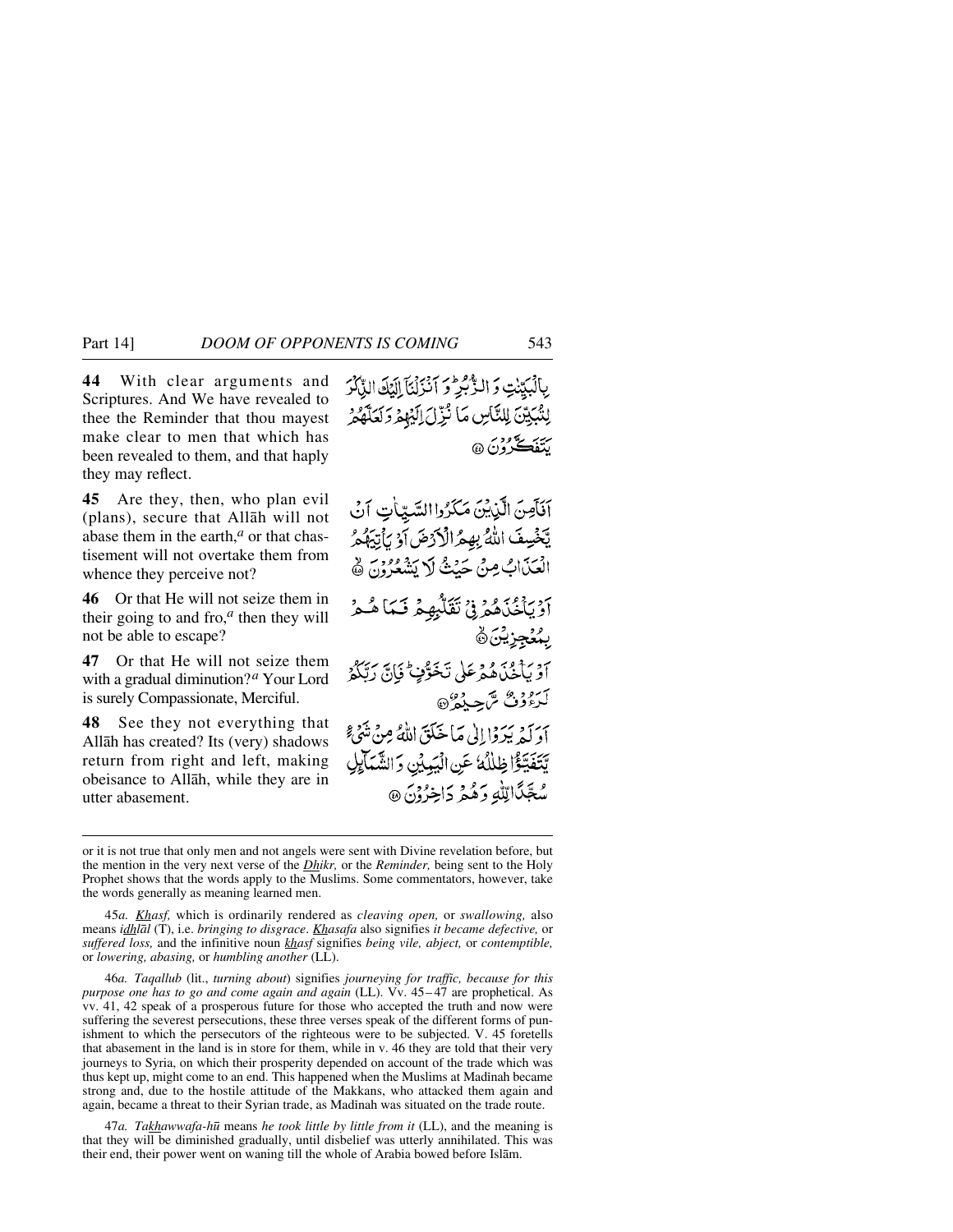لَا يَسْتَكَبِرُوْنَ ۞

**49** And to Allåh makes obeisance every living creature that is in the heavens and that is in the earth, and the angels (too) and they are not proud.

**50** They fear their Lord above them and do what they are commanded.*<sup>a</sup>*

### SECTION 7: **Human Nature revolts against Polytheism**

**51** And Allåh has said: Take not two gods. He is only one God: So Me alone should you fear.

**52** And whatever is in the heavens and the earth is His, and to Him is obedience due always. Will you then fear other than Allåh?

**53** And whatever good you have, it is from Allåh; then, when evil afflicts you, to Him do you cry for aid.

**54** Then when He removes the evil from you, lo! some of you associate others with their Lord,

**55** So as to deny what We have given them. Then enjoy yourselves, for soon will you know.

**56** And they set apart for what they know not,*<sup>a</sup>* a portion of what We have given them. By Allåh! you shall certainly be questioned about that which you forged.

**57** And they ascribe daughters to Allåh. Glory be to Him! And for themselves is what they desire!

وَلِلَّهِ يَسْجُلُ مَا فِي السَّمْوٰتِ وَمَا فِي الْأَرْضِ مِنْ دَآَبَةٍ وَّ الْمَلَيْكَةُ دَهُمْ

يَكَذُّلُوْنٌ رَبَّهُمَا وَاللَّهِ الرَّجَلُودُ رَبَّهُمَا وَاللَّهُمَا وَاللَّهُ اللَّهُ اللَّهُ اللَّهُ اللَّهُ<br>commanded."<br>
Exer thein and substitute revolts against Polytheism<br>
And Alliah has said: Take not control to

<sup>50</sup>*a.* The recital of this verse is followed by an actual prostration; see 7:206*a*.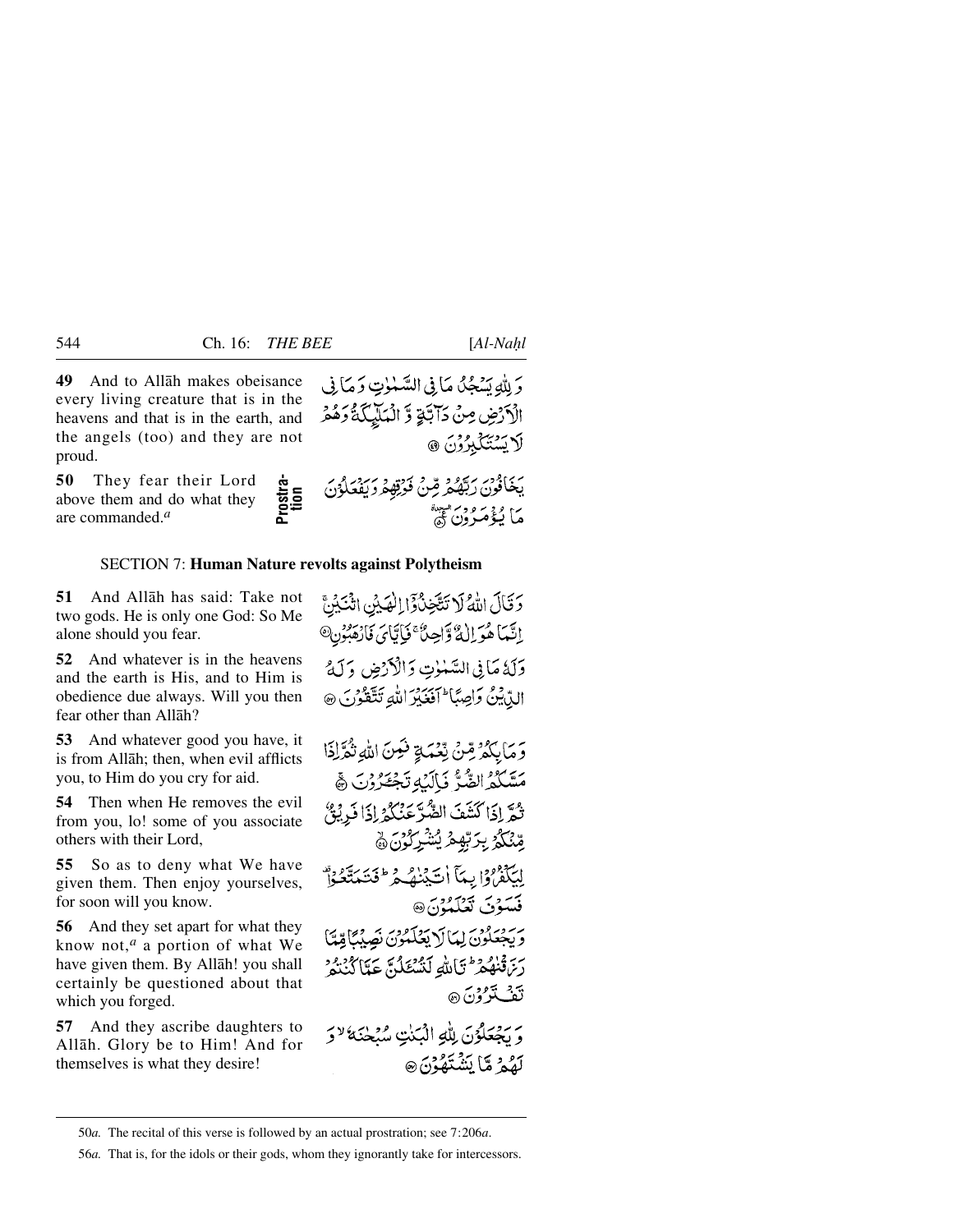**58** And when the birth of a daughter is announced to one of them, his face becomes black and he is full of wrath.

**59** He hides himself from the people because of the evil of what is announced to him. Shall he keep it with disgrace or bury it (alive) in the dust? Now surely evil is what they judge!*<sup>a</sup>*

**60** For those who believe not in the Hereafter are evil attributes and Allåh's are the sublime attributes. And He is the Mighty, the Wise.

وَ لِلَّهِ الْمَنَذَلُ الْأَعْلَىٰ وَهُوَ الْعَذِيْزُ الْعَكَبَةُ

#### SECTION 8: **Iniquity of Deniers**

**61** And if Allåh were to destroy men for their iniquity, He would not leave therein a single creature, but He respites them till an appointed time. So when their doom comes, they are not able to delay (it) an hour, nor can they advance (it).

**62** And they ascribe to Allåh what they (themselves) hate,*<sup>a</sup>* and their tongues relate the lie that for them is good. Assuredly for them is the Fire, and they will be (therein) abandoned.

**63** By Allåh! We certainly sent (messengers) to nations before thee, وَلَوْ يُؤَاخِذُ اللَّهُ النَّاسَ بِظُلْمِهِمْ قَا تَرَكَ عَلَيْهَا مِنْ دَابَةٍ وَّلْكِنْ يُؤَخِّرُهُمْ لِلَّ آجَلٍ مُّسَمًّىَّ نَإِذَا جَآءَ اَجَلُّهُ ۚ زَلَا يَسْتَأْخِرُوْنَ سَاعَةً وَّلَا يَسْتَقْلِمُوْنَ @ ر روبلان لِلهِ مَا يَكْرَمُوْنَ وَتَصِفُّ

ٱلۡسِنۡتُهُمُ الۡكَذِبَ ٱنَّ لَهُمُ الۡحُسۡمٰ ؕ لَاجَرَمَرَ أَنَّ لَهُمْ النَّارَ وَأَنَّهُمْ تَتَفَرَطُوْنَ

تَاللَّهِ لَقَدۡ آَمُ سَلۡنَآ إِلَىٰٓ أَمَوِقِنَىٰٓ قَبۡلِكَ

<sup>59</sup>*a.* The allusion is to the barbarous custom of burying daughters alive, which was prevalent among the Arabs, especially among their chiefs. Its abolition was one of the numerous blessings of Islåm. With no physical or administrative power behind it to ensure its enforcement, the word of Allåh swept away this deep-rooted custom as if by a magician's wand, so that not a single case of the burial of a living girl ever occurred after the mandate came. Attention is drawn to the inconsistency of their avowed beliefs with their inward convictions in v. 62; see 62*a*.

<sup>62</sup>*a.* The reference is to their ascribing daughters to Allåh, while they themselves did not like to have a daughter, thus showing how obviously inconsistent with their inward convictions was their professed belief in the Divine Being.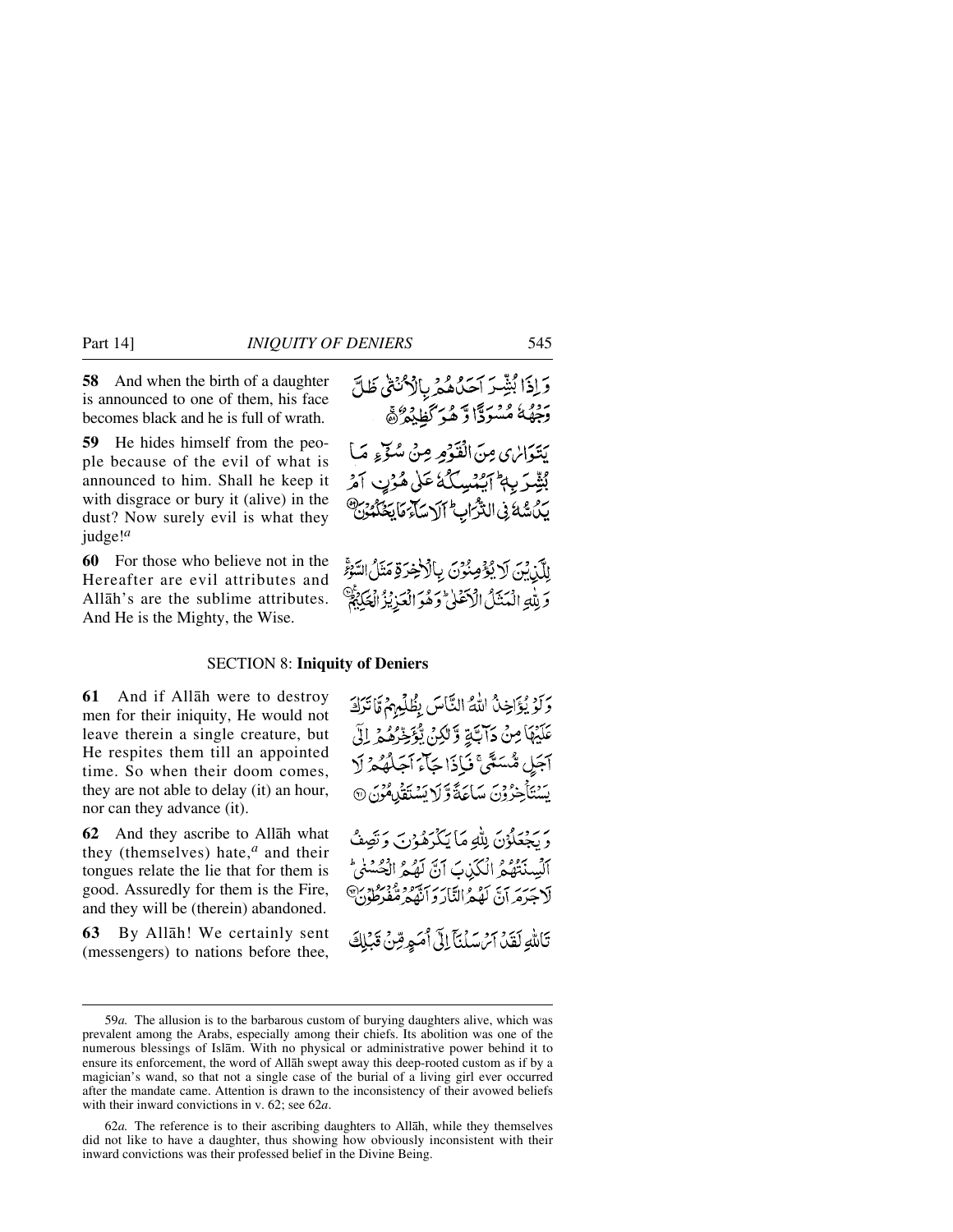but the devil made their deeds fairseeming to them. So he is their patron today, and for them is a painful chastisement.

**64** And We have not revealed to thee the Book except that thou mayest make clear to them that wherein they differ, and (as) a guidance and a mercy for a people who believe.*<sup>a</sup>*

**65** And Allåh sends down water from above, and therewith gives life to the earth after its death.*<sup>a</sup>* Surely there is a sign in this for a people who listen.

فَدَيَّنَ لَهُمُرُ الشَّيْطُنُّ اَعْبَالَهُ بِهِ ۚ فَهُوَ ريده د انيومرد تو د بريد عن اب آليد د ده<br>وليفهم اليومرولهم عن اب آليد ه

وَ مَآَ أَنْزَلْنَا عَلَيْكَ الْكِتْبَ الْآَلِنْيَكِينَ لَهُمُّ الَّذِي اخْتَلَفُوْا فِي َلِّهِ وَهُدَّي وَرَحِّمَةً لِّقَدَّمِ يُؤْمِنُونَ ۞

بَرَ يَوْمَ أَنْزَلَ مِنَ السَّيِّبَاءِ مَآءً فَأَجَبَا بِهِ الْأَرْضَ بَعْدَ مَؤْتِهَا إِنَّ فِي ذٰلِكَ لَأَيَةَ لِقَوْمٍ يَسْمَعُونَ۞

#### SECTION 9: **Parables showing the Truth of Revelation**

**66** And surely there is a lesson for you in the cattle: We give you to drink of what is in their bellies — from betwixt the faeces and the blood pure milk, agreeable to the drinkers.

**67** And of the fruits of the palms and the grapes, you obtain from them intoxicants and goodly provision. There is surely a sign in this for a people who ponder.*<sup>a</sup>*

65*a.* The water from heaven is the Divine revelation, the death of the earth is its corruption, and the giving of life signifies its spiritual awakening, marvellous signs of which had already appeared in Arabia.

67*a.* This and the previous verse seem to aim at a comparison between the Divine laws as manifested in nature and the handiwork of man. It is the working of Divine law in nature that produces such a valuable and agreeable diet as pure milk, separating it

وَ إِنَّ لَكُمْ فِي الْأَنْعَامِ لَعِبْرَةً نُشُقِنُكُمُ يِّمِّيَّا فِيْ بُطُوْنِهِ مِنْ بَيْنِ فَرْثٍ وَّكَهِ ڷڹؘٵڂؘٳڸڝؘؘۜٳڛؘٳؠڬؘٳڸڵۺ۠ڔۑؽ۬ؽؘ۞ وَصِنْ ثَمَرْتِ النَّخِيُّلِ وَالْأَعْنَانِ تَتَّخِذُونَ مِنْهُ سَكَّرًا وَّرِزْقَاجَسَنَا اِنَّ فِيْ ذٰلِكَ لَأَيَةً لِّقَوْمِ بِّعْقِلُوْنَ ۞

<sup>64</sup>*a.* The previous verse shows that the whole world was in the grip of the devil at the advent of the Prophet. It speaks of messengers having been sent to all nations before the coming of the Prophet, but adds that, as time passed, the followers of the messengers, instead of following their teachings, followed evil ways, which gradually appeared to them so beautiful that the good of this world was all in all for them. This verse shows that the teachings of the previous prophets had been distorted to such an extent that a new Prophet was now needed to lead them aright. Truth had been obscured to such an extent that it could not now be discovered without light from heaven. It also establishes that the new Prophet's message was for the followers of all religions; in other words, for the whole world.